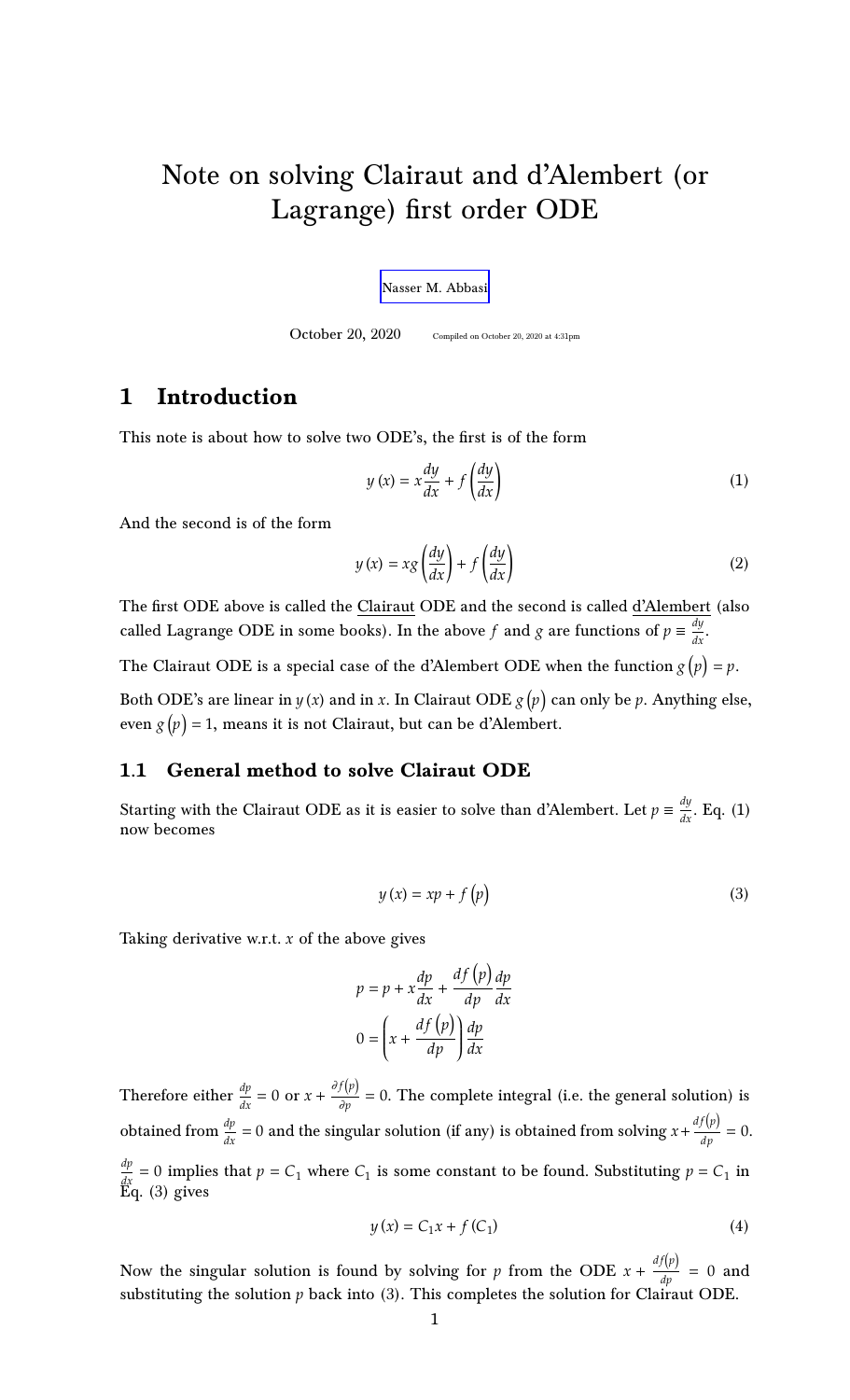#### General method to solve the d'Alembert ODE  $1.2\,$

Let  $p \equiv \frac{dy}{dx}$ , then Eq(2) becomes

$$
y(x) = xg(p) + f(p)
$$
 (5)

Taking derivative w.r.t.  $x$  gives

$$
p = g(p) + xg'(p)\frac{dp}{dx} + f'(p)\frac{dp}{dx}
$$

$$
p - g(p) = (xg'(p) + f'(p))\frac{dp}{dx}
$$
(6)

When  $\frac{dp}{dx} = 0$ , then p is constant, say  $p_0$ . These constants are found by solving for p from  $p - g(p) = 0$  and substituting the result back into (5). This gives the singular solution. The general solution is found by rewriting (6) as

$$
\frac{p - g(p)}{xg'(p) + f'(p)} = \frac{dp}{dx}
$$

$$
\frac{dx}{dp} = \frac{xg'(p) + f'(p)}{p - g(p)}
$$

$$
\frac{dx}{dp} - x\frac{g'(p)}{p - g(p)} = \frac{f'(p)}{p - g(p)}
$$

 $x(p)$  is now the dependent variable and p as the independent variable. The above is a linear first order in  $x(p)$  since it is of the form

$$
x' + xG(p) = Q(p)
$$

This is easily solved using an integration factor

$$
\frac{d}{dp}\left(xe^{\int G(p)dp}\right) = e^{\int G(p)dp}Q(p)
$$
\n
$$
xe^{\int G(p)dp} = \int e^{\int G(p)dp}Q(p) + C_1
$$
\n
$$
x(p) = e^{-\int G(p)dp} \int e^{\int G(p)dp}Q(p) + C_1e^{-\int G(p)dp}
$$

Once  $x(p)$  is found from the above as function of p, then p is found by inversion of the solution. Substituting this p back into (5) gives the general solution  $y(x)$ .

To show how these method work, the following ODE's are now solved.

#### General method to solve the d'Alembert ODE when  $f(p)=0$  $1.3$

This is special case of the general d'Alembert  $y = xg\left(\frac{dy}{dx}\right) + f(p)$ . The ODE now reduces to

$$
y = xg\left(\frac{dy}{dx}\right)
$$

Where  $f\left(\frac{dy}{dx}\right) = 0$  and  $g\left(\frac{dy}{dx}\right)$  must be non-linear in  $\frac{dy}{dx}$ . For an example,  $y(x) = x\left(\frac{dy}{dx}\right)^2$  is d'Alembert. Let  $p \equiv \frac{dy}{dx}$ , then  $y = xg\left(\frac{dy}{dx}\right)$  becomes

$$
y\left(x\right) = xg\left(p\right) \tag{5}
$$

Taking derivative w.r.t.  $x$  gives

$$
p = g(p) + xg'(p)\frac{dp}{dx}
$$

$$
p - g(p) = xg'(p)\frac{dp}{dx}
$$
(6)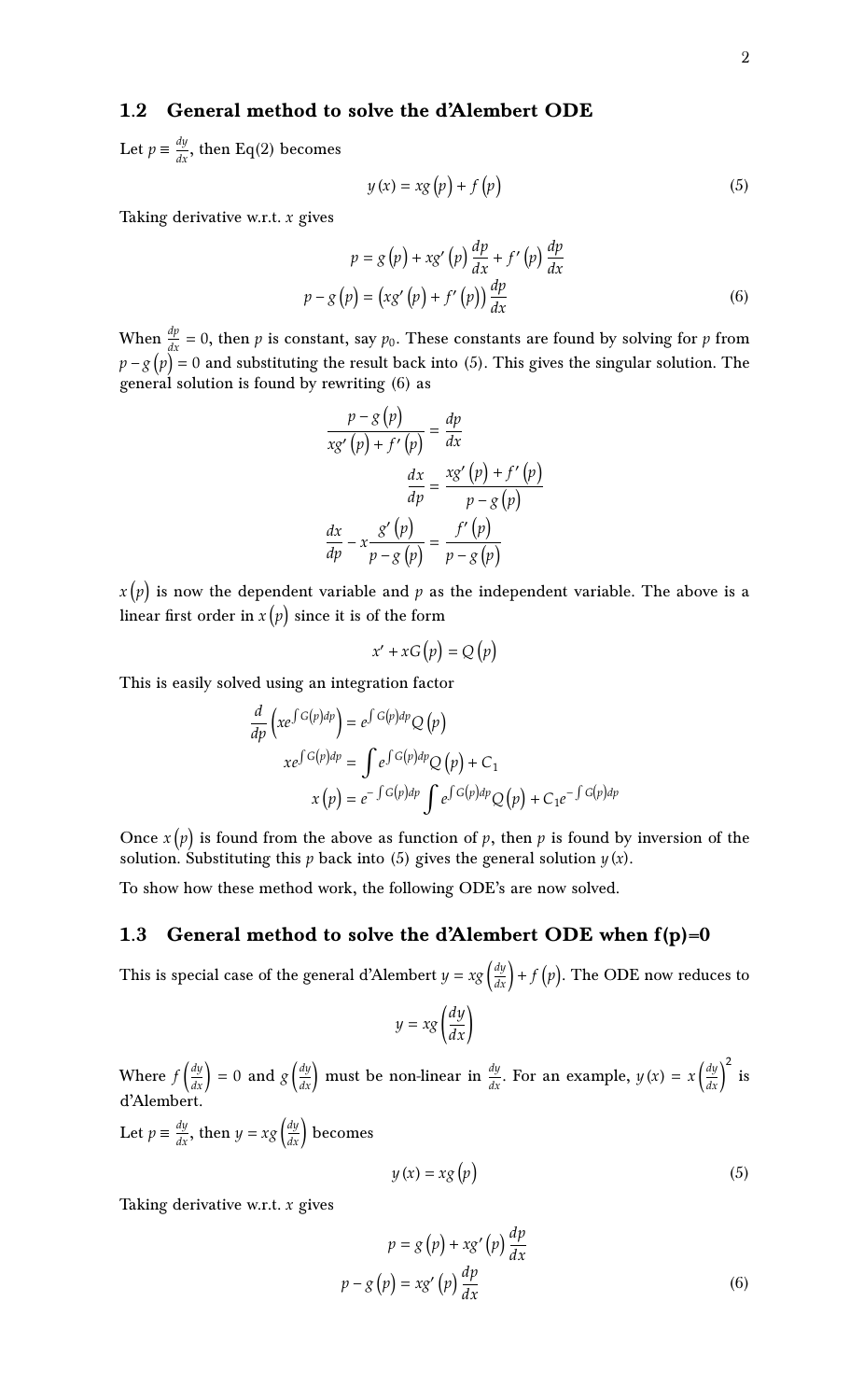When  $\frac{dp}{dx} = 0$ , then p is constant, say  $p_0$ . These constants are found by solving for p from  $p-g\left( p\right) =0$  and substituting the result back into (5). This gives the singular solution. The general solution is found by rewriting (6) as

$$
\frac{p - g(p)}{x g'(p)} = \frac{dp}{dx}
$$

$$
\frac{dx}{dp} = \frac{x g'(p)}{p - g(p)}
$$

$$
\frac{dx}{dp} - x \frac{g'(p)}{p - g(p)} = 0
$$

 $x(p)$  is now the dependent variable and  $p$  as the independent variable. The above is a linear first order in  $x(p)$  since it is of the form

$$
x' + xG(p) = 0
$$

This is easily solved using an integration factor

$$
\frac{d}{dp} \left( xe^{\int G(p)dp} \right) = 0
$$

$$
xe^{\int G(p)dp} = C_1
$$

$$
x(p) = C_1 e^{-\int G(p)dp}
$$

Once  $x(p)$  is found from the above as function of p, then p is found by inversion of the solution. Substituting this  $p$  back into (5) gives the general solution  $y(x)$ .

To show how these method work, the following ODE's are now solved.

| number         | ode                                             | transformed                                           | g(p)             | f(p)              | type       |
|----------------|-------------------------------------------------|-------------------------------------------------------|------------------|-------------------|------------|
|                | $x(y')^2 - yy' = -1$                            | $y = xp + \frac{1}{n}$                                | $\boldsymbol{p}$ |                   | Clairaut   |
| $\overline{2}$ | $y = xy' - (y')^2$                              | $y = xp - p^2$                                        | $\mathfrak{p}$   | $-p^2$            | Clairaut   |
| 3              | $y = xy' - \frac{1}{4}(y')^{2}$                 | $y = xp - \frac{1}{4}p^2$                             | $\mathcal{p}$    | $-\frac{1}{4}p^2$ | Clairaut   |
| $\overline{4}$ | $y = x(y')^2$                                   | $y = xp^2$                                            | $p^2$            | $\Omega$          | d'Alembert |
| 5              | $y = x + (y')^2$                                | $y = x + p^2$                                         | $\mathbf{1}$     | $p^2$             | d'Alembert |
| 6              | $(y')^{2} - 1 - x - y = 0$                      | $y = -x + (p^2 - 1)$                                  | $-1$             | $p^2-1$           | d'Alembert |
| 7              | $yy' - (y')^{2} = x$                            | $y = \frac{1}{n}x + p$                                |                  | $\mathcal{p}$     | d'Alembert |
| 8              | $y = x (y')^{2} + (y')^{2}$                     | $y = xp^2 + p^2$                                      | $p^2$            | $p^2$             | d'Alembert |
| 9              | $y = \frac{x}{a}y' + \frac{b}{ay'}$             | $\overline{y} = \frac{x}{a}p + \frac{b}{a}p^{-1}$     | p                | ap                | d'Alembert |
| 10             | $y = x \left( y' + a \sqrt{1 + (y')^2} \right)$ | $y = x (p + a \sqrt{1 + p^2})$ $p + a \sqrt{1 + p^2}$ |                  | $\overline{0}$    | d'Alembert |
| 11             | $y = x(y')^2$                                   | $y = xp^2$                                            | $v^2$            | $\Omega$          | d'Alembert |

# 2 Solved examples

Notice in the above table, that the ODE is Clairaut only when  $g(p) = p$  and d'Alembert otherwise.

#### 2.1 Example 1

To solve  $x(y')^2 - yy' = -1$ , we first write it in normal form (by replacing  $y'$  with  $p$ ), gives

$$
y(x) = xp + \frac{1}{p}
$$
 (1)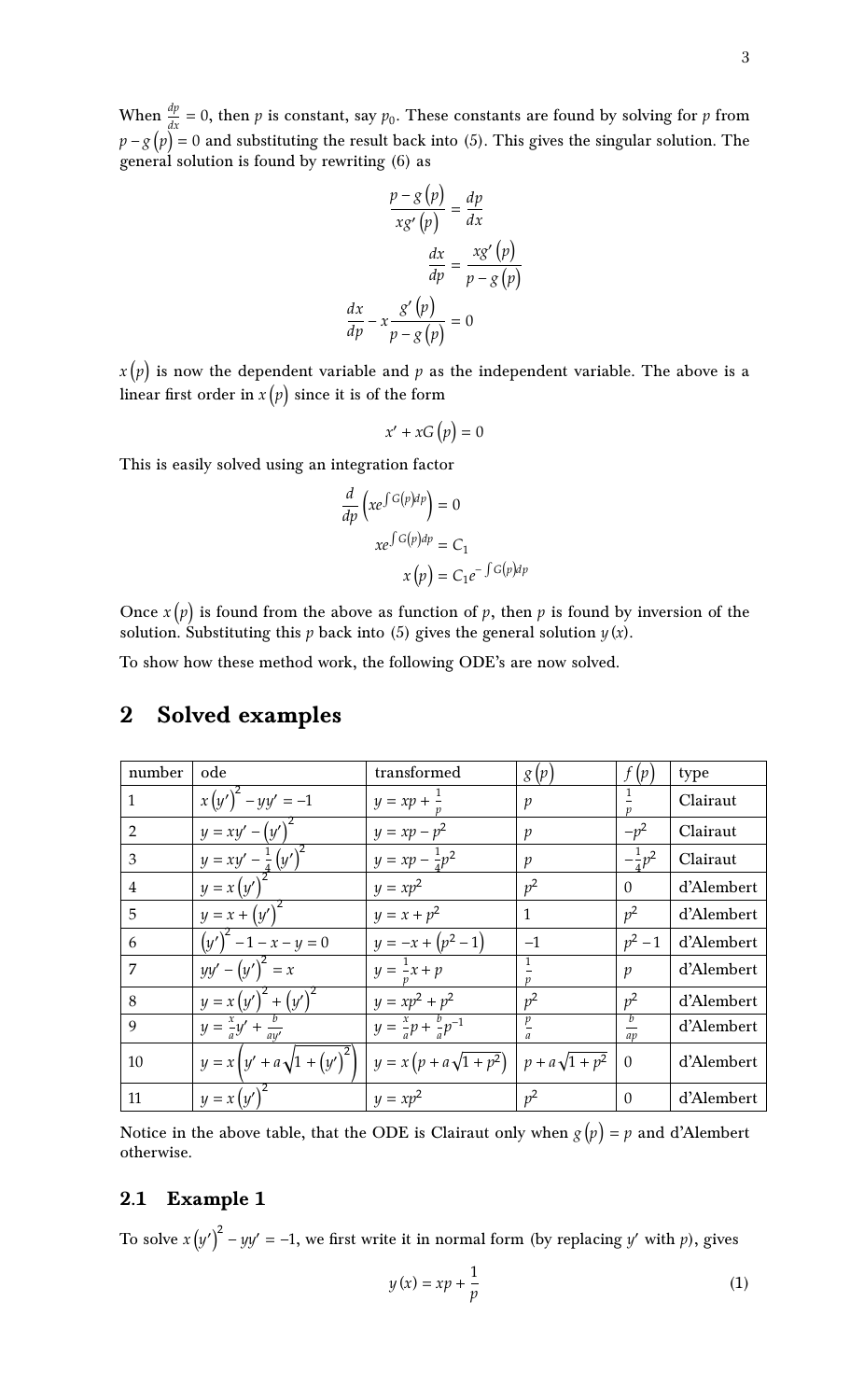Taking derivative w.r.t.  $x$  gives

$$
p = p + x \frac{dp}{dx} - \frac{1}{p^2} \frac{dp}{dx}
$$

$$
0 = \left(x - \frac{1}{p^2}\right) \frac{dp}{dx}
$$

The general solution is found from  $\frac{dp}{dx} = 0$ . This implies  $p = C_1$ . Substituting this into (1) gives

$$
y(x) = xC_1 + \frac{1}{C_1}
$$
 (2)

The singular solution is found by solving  $x - \frac{1}{x^2}$  $\frac{1}{p^2} = 0$ . Hence  $p^2 = \frac{1}{x}$  $\frac{1}{x}$  or  $p = \pm \sqrt{\frac{1}{x}}$  $\frac{1}{x}$ . Substituting these back in (1) gives

$$
y_1(x) = x\sqrt{\frac{1}{x}} + \sqrt{x} = 2\sqrt{x}
$$
 (3)

$$
y_2(x) = -x\sqrt{\frac{1}{x}} - \sqrt{x} = -2\sqrt{x}
$$
 (4)

Eq.  $(2)$  is the complete integral and  $(3,4)$  are the singular solutions.

## 2.2 Example 2

To solve  $y = xy' - (y')^2$ , we first write it in normal form (by replacing y' with p), gives

$$
y = xp - p^2 \tag{1}
$$

Taking derivative w.r.t.  $x$  gives

$$
p = p + x\frac{dp}{dx} - 2p\frac{dp}{dx}
$$

$$
0 = (x - 2p)\frac{dp}{dx}
$$

The general solution is found from  $\frac{dp}{dx} = 0$ . This implies  $p = C_1$ . Substituting this into (1) gives

$$
y(x) = xC_1 - C_1^2
$$
 (2)

The singular solution is found by solving  $x - 2p = 0$ . Hence  $p = \frac{x}{2}$  $\frac{1}{2}$ . Substituting these back in (1) gives

$$
y_1(x) = \frac{x^2}{2} - \frac{x^2}{4}
$$
  
= 
$$
\frac{x^2}{4}
$$
 (3)

Eq. (2) is the complete integral and (3) is the singular solution.

# 2.3 Example 3

To solve  $y = xy' - \frac{1}{4}$  $\frac{1}{4}\left(y'\right)^2$ , we first write it in normal form (by replacing  $y'$  with  $p$ ),gives

$$
y = xp - \frac{1}{4}p^2 \tag{1}
$$

Taking derivative w.r.t.  $x$  gives

$$
p = p + x\frac{dp}{dx} - \frac{1}{2}p\frac{dp}{dx}
$$

$$
0 = \left(x - \frac{1}{2}p\right)\frac{dp}{dx}
$$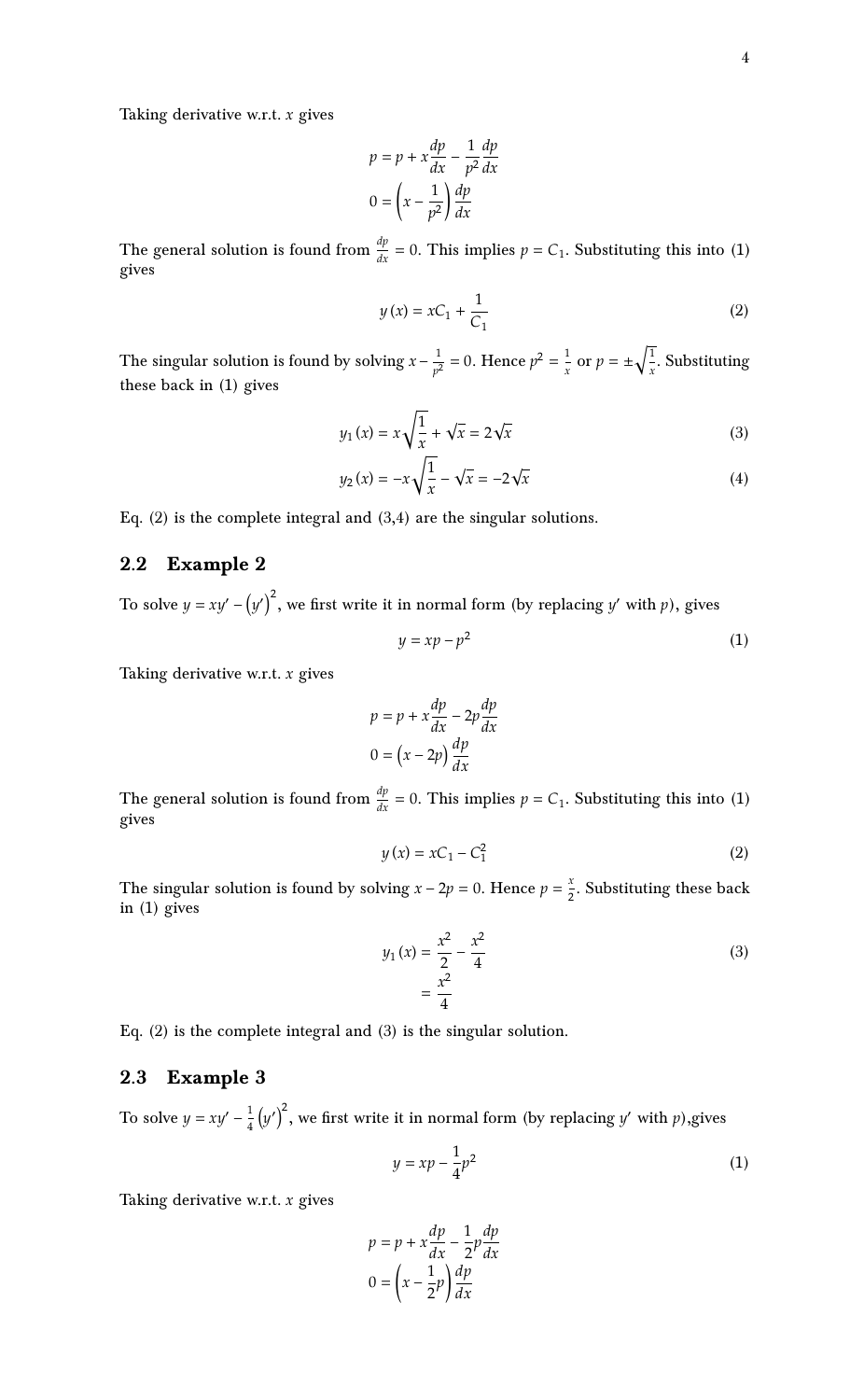The general solution is found from  $\frac{dp}{dx} = 0$ . This implies  $p = C_1$ . Substituting this into (1) gives

$$
y(x) = xC_1 - \frac{1}{4}C_1^2
$$
 (2)

The singular solution is found by solving  $x - \frac{1}{2}$  $\frac{1}{2}p = 0$ . Hence  $p = 2x$ . Substituting this back in (1) gives

$$
y_1(x) = 2x^2 - x^2 = x^2 \tag{3}
$$

Eq. (2) is the complete integral and (3) is the singular solutions.

# 2.4 Example 4

To solve  $y = x(y')^2$ , we first write it in normal form (by replacing y' with p), gives

$$
y = xp^2 \tag{1}
$$

Taking derivative w.r.t.  $x$  gives

$$
p = p2 + 2xp\frac{dp}{dx}
$$
  

$$
p - p2 = 2xp\frac{dp}{dx}
$$
 (2)

To find the singular solution, we consider when  $\frac{dp}{dx} = 0$ , which implies that p is constant. Hence  $p - p^2 = 0$  in this case. Solving for this gives  $p = 0$  or  $p = 1$ . For each one of these values, we obtain a singular solution by substituting these values in (1), which gives

$$
y_1(x) = 0
$$
  

$$
y_2(x) = x
$$

Now we need to find the general solution which is when  $\frac{dp}{dx} \neq 0$ . From (2), writing it as

$$
\frac{p - p^2}{2xp} = \frac{dp}{dx}
$$

$$
\frac{dx}{dp} = \frac{2xp}{p - p^2}
$$

This is linear ODE in  $x(p)$ . Solving it gives  $x = \frac{C_1}{p}$ .  $\frac{C_1}{(p-1)^2}$ . This implies  $(p-1)^2 = \frac{C_0}{x}$  $\frac{y}{x}$  or  $p - 1 = \pm \sqrt{\frac{C_0}{x}}$  $\frac{y}{x}$  or

$$
p = 1 + \sqrt{\frac{C_0}{x}}
$$

$$
p = 1 - \sqrt{\frac{C_0}{x}}
$$

For each  $p$ , there is a solution. Substituting the above in (1) gives

$$
y_3(x) = x \left( 1 + \sqrt{\frac{C_0}{x}} \right)^2
$$

$$
y_4(x) = x \left( 1 - \sqrt{\frac{C_0}{x}} \right)^2
$$

Note however, that  $y_2 = x$  can be obtained from  $y_3(x)$  when  $C_0 = 0$ . Hence  $y_2(x) = x$  is not singular solution. Therefore the final solution is

$$
y(x) = 0
$$
  

$$
y(x) = x \left(1 + \sqrt{\frac{C_0}{x}}\right)^2
$$
  

$$
y(x) = x \left(1 - \sqrt{\frac{C_0}{x}}\right)^2
$$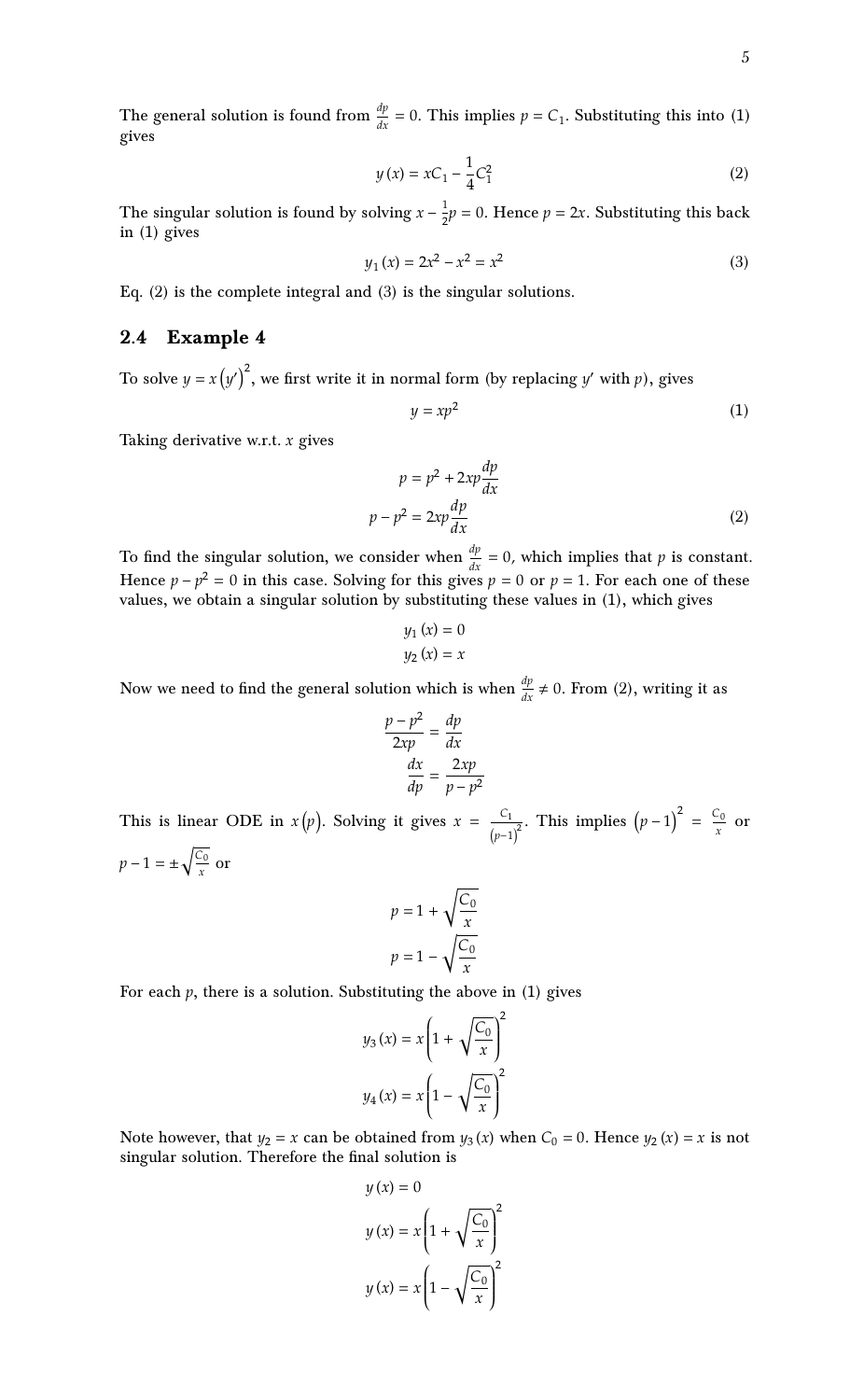# 2.5 Example 5

To solve  $y = x + (y')^2$ , we first write it in normal form (by replacing y' with p), gives

$$
y = x + p^2 \tag{1}
$$

Taking derivative w.r.t.  $x$  gives

$$
p = 1 + 2p \frac{dp}{dx}
$$
  

$$
p - 1 = 2p \frac{dp}{dx}
$$
 (2)

To find the singular solution, we consider when  $\frac{dp}{dx} = 0$ , which implies that p is constant. Hence  $p-1=0$  in this case. Solving for this gives  $p=1$ . Substituting this values in (1), gives the solution

$$
y(x) = x + 1 \tag{3}
$$

Now we need to find the general solution which is when  $\frac{dp}{dx} \neq 0$ . From (2), writing it as

$$
\frac{p-1}{2p} = \frac{dp}{dx}
$$

$$
\frac{dx}{dp} = \frac{2p}{p-1}
$$

Integrating gives

$$
x = 2p + 2\ln(p - 1) + C
$$
  

$$
p = \text{LambertW}\left(e^{\frac{x}{2} - 1 - \frac{C}{2}}\right) + 1
$$
  

$$
= \text{LambertW}\left(C_1e^{\frac{x}{2} - 1}\right) + 1
$$

Substituting the above in (1) gives the general solution

$$
y(x) = x + \left(\text{LambertW}\left(C_1 e^{\frac{x}{2}-1}\right) + 1\right)^2\tag{4}
$$

Note however that when  $C_1 = 0$  then the general solution becomes  $y(x) = x + 1$ . Hence (3) is a particular solution and not a singular solution. Hence (4) is the only solution.

### 2.6 Example 6

To solve  $(y')^2 - 1 - x - y = 0$ , we first write it in normal form (by replacing y' with p), gives

$$
y = -x + (p^2 - 1) \tag{1}
$$

Taking derivative w.r.t.  $x$  gives

$$
p = -1 + 2p \frac{dp}{dx}
$$
  

$$
p + 1 = 2p \frac{dp}{dx}
$$
 (2)

To find the singular solution, we consider when  $\frac{dp}{dx} = 0$ , which implies that p is constant. Hence  $p + 1 = 0$  in this case. Solving for this gives  $p = -1$ . Substituting this values in (1), gives the solution

$$
y(x) = -x \tag{3}
$$

Now we need to find the general solution which is when  $\frac{dp}{dx} \neq 0$ . From (2), writing it as

$$
\frac{p+1}{2p} = \frac{dp}{dx}
$$

$$
\frac{dx}{dp} = \frac{2p}{p+1}
$$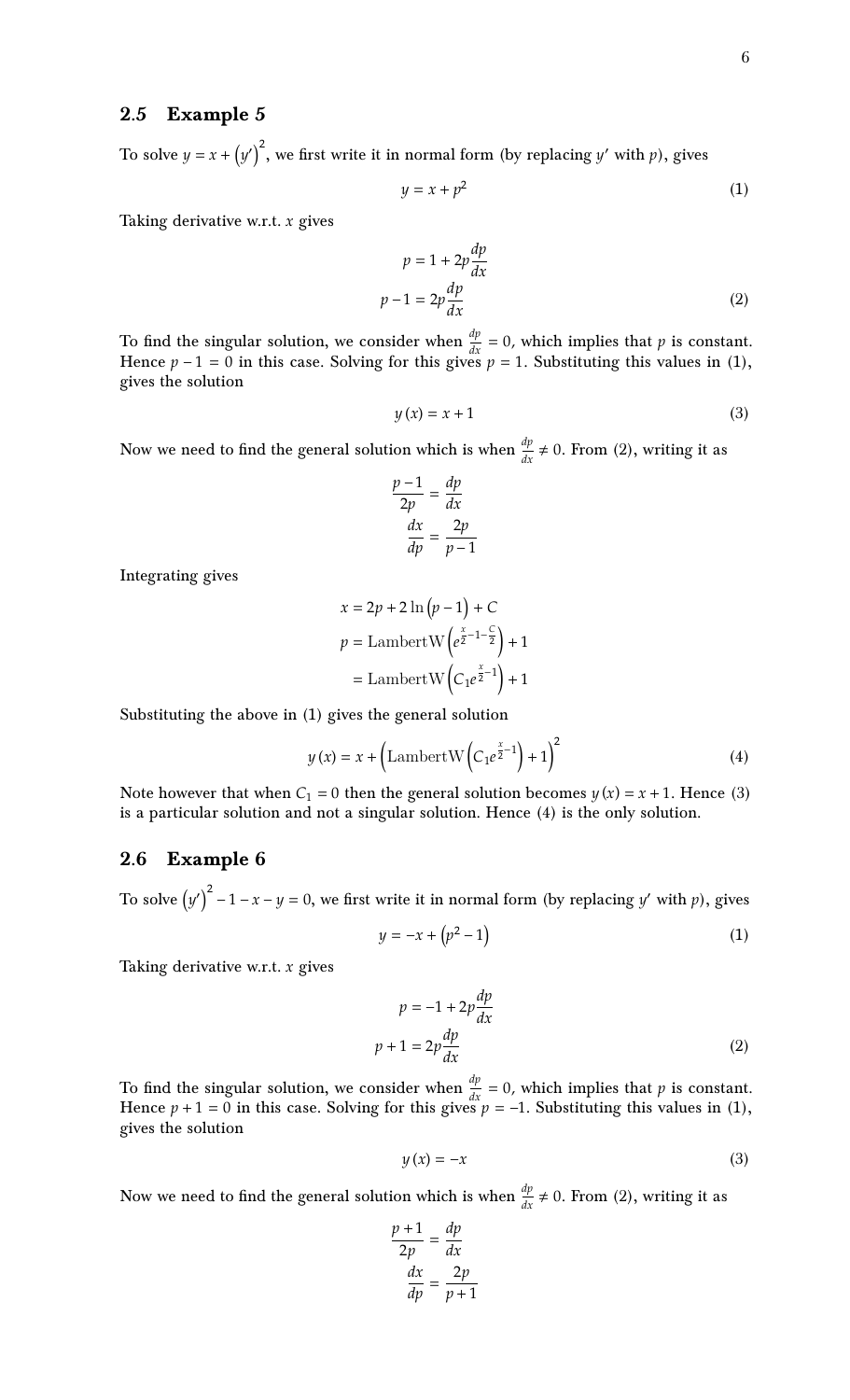Integrating gives

$$
x = 2p - 2\ln(p + 1) + C
$$
  

$$
p = -\text{LambertW}\left(-e^{-\frac{x}{2} - 1 + \frac{C}{2}}\right) - 1
$$
  

$$
= -\text{LambertW}\left(-C_1e^{-\frac{x}{2} - 1}\right) + 1
$$

Substituting the above in (1) gives the general solution

$$
y(x) = -x + (p2 - 1)
$$
  
\n
$$
y(x) = -x + (-\text{LambertW}(-C_1e^{-\frac{x}{2}-1}) + 1)^{2} - 1
$$
\n(4)

Note however that when  $C_1 = 0$  then the general solution becomes  $y(x) = -x$ . Hence (3) is a particular solution and not a singular solution. Solution (4) is the only solution.

# 2.7 Example 7

Solving  $yy' - (y')^2 = x$ . Writing it in normal form (by replacing y' with p), gives

$$
y = \frac{1}{p}x + p \tag{1}
$$

Taking derivative w.r.t.  $x$  gives

$$
p = \frac{1}{p} - \frac{x}{p^2} \frac{dp}{dx} + \frac{dp}{dx}
$$
  

$$
p - \frac{1}{p} = \left(1 - \frac{x}{p^2}\right) \frac{dp}{dx}
$$
 (2)

The singular solution is found by setting  $\frac{dp}{dx} = 0$ , which implies that p is a constant. In this case  $p - \frac{1}{n}$  $\frac{1}{p}$  = 0. Solving for this gives  $p = \pm 1$ . Substituting these values in (1) gives the solutions

$$
y_1(x) = x + 1 \tag{3}
$$

$$
y_2(x) = -(x+1)
$$
 (4)

The general solution is found when  $\frac{dp}{dx} \neq 0$ . Writing (2) as

$$
\frac{\frac{p^2 - 1}{p}}{1 - \frac{x}{p^2}} = \frac{dp}{dx}
$$

$$
\frac{dx}{dp} = \frac{\frac{p^2 - x}{p^2}}{\frac{p^2 - 1}{p}}
$$

$$
= \frac{p^2 - x}{p(p^2 - 1)}
$$

$$
\frac{dx}{dp} + x \frac{1}{p(p^2 - 1)} = \frac{p}{(p^2 - 1)}
$$

This is linear ODE in  $x(p)$ . The solution is

$$
x(p) = \frac{p\sqrt{(p-1)(1+p)}\ln(p+\sqrt{p^2-1})}{(1+p)(p-1)} + c_1 \frac{p}{\sqrt{(1+p)(p-1)}}
$$

$$
= \frac{p\sqrt{p^2-1}\ln(p+\sqrt{p^2-1})}{p^2-1} + c_1 \frac{p}{\sqrt{p^2-1}}
$$
(5)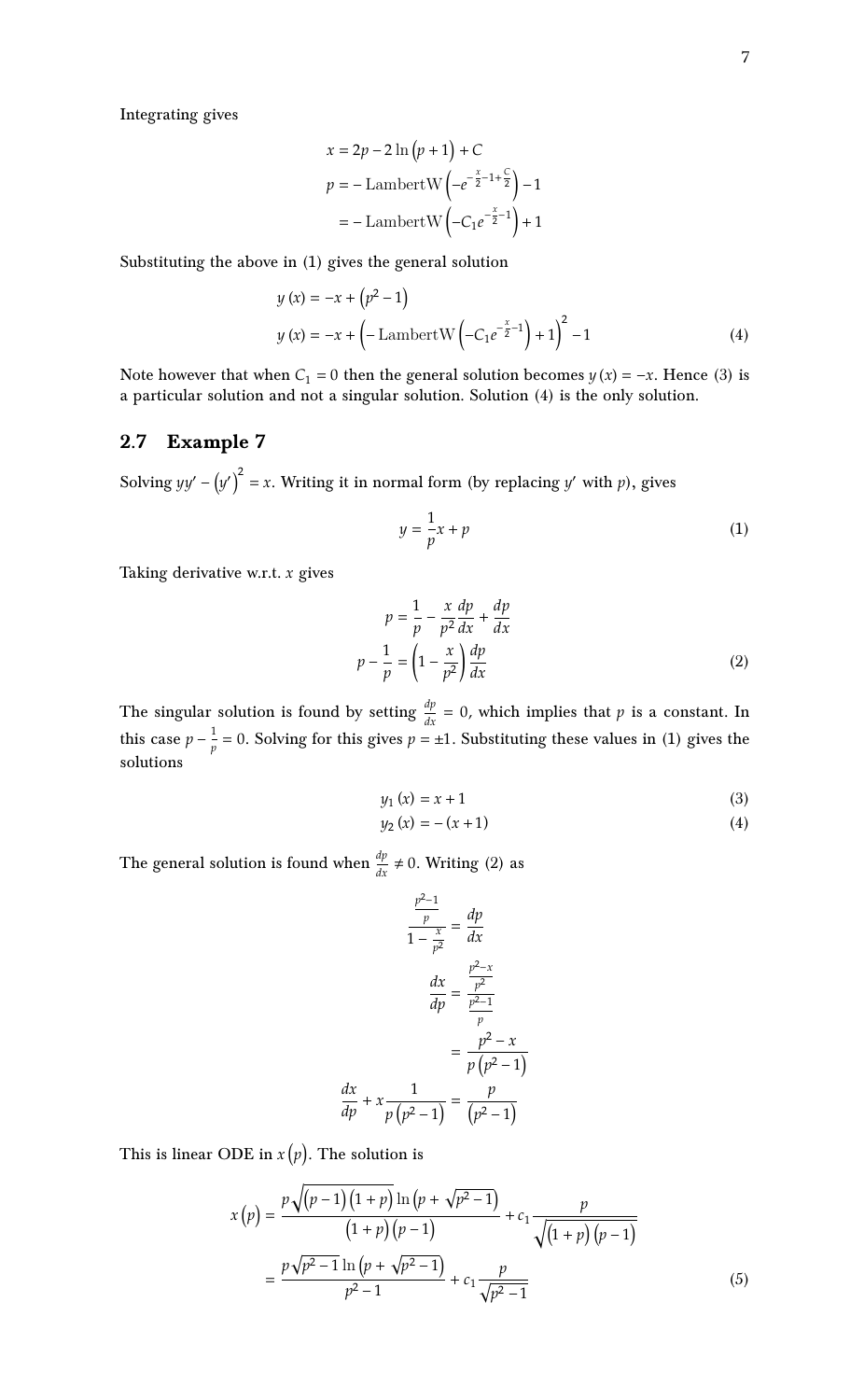From (1) since  $y = \frac{1}{n}$  $\frac{1}{p}x + p$  then solving for p gives

$$
p_1 = \frac{y}{2} + \frac{1}{2}\sqrt{y^2 - 4x}
$$

$$
p_2 = \frac{y}{2} - \frac{1}{2}\sqrt{y^2 - 4x}
$$

For each  $p_i$  above, substituting into (5) gives solution (implicit) for  $y(x)$ . First solution is

$$
x = \frac{\left(\frac{y}{2} + \frac{1}{2}\sqrt{y^2 - 4x}\right)\sqrt{\left(\frac{y}{2} + \frac{1}{2}\sqrt{y^2 - 4x}\right)^2 - 1}\ln\left(\frac{y}{2} + \frac{1}{2}\sqrt{y^2 - 4x} + \sqrt{\left(\frac{y}{2} + \frac{1}{2}\sqrt{y^2 - 4x}\right)^2 - 1}\right)}{x} + c_1 \frac{\frac{y}{2} + \frac{1}{2}\sqrt{y^2 - 4x}}{\sqrt{\left(\frac{y}{2} + \frac{1}{2}\sqrt{y^2 - 4x}\right)^2 - 1}}
$$

And second solution is

$$
x = \frac{\left(\frac{y}{2} - \frac{1}{2}\sqrt{y^2 - 4x}\right)\sqrt{\left(\frac{y}{2} - \frac{1}{2}\sqrt{y^2 - 4x}\right)^2 - 1}\ln\left(\frac{y}{2} - \frac{1}{2}\sqrt{y^2 - 4x} + \sqrt{\left(\frac{y}{2} - \frac{1}{2}\sqrt{y^2 - 4x}\right)^2 - 1}\right)}{2\left(\frac{y}{2} - \frac{1}{2}\sqrt{y^2 - 4x}\right)^2 - 1} + c_1 \frac{\frac{y}{2} - \frac{1}{2}\sqrt{y^2 - 4x}}{\sqrt{\left(\frac{y}{2} - \frac{1}{2}\sqrt{y^2 - 4x}\right)^2 - 1}}
$$

# 2.8 Example 8

Solving  $y = x(y')^{2} + (y')^{2}$ . Writing it in normal form (by replacing y' with p), gives  $y = xp^2 + p^2$ 

Taking derivative w.r.t.  $x$  gives

$$
p = p2 + 2xp\frac{dp}{dx} + 2p\frac{dp}{dx}
$$

$$
p - p2 = (2xp + 2p)\frac{dp}{dx}
$$
 (2)

The singular solution is found by setting  $\frac{dp}{dx} = 0$ , which implies that  $p$  is a constant. In this case  $p(1-p) = 0$ . Solving for this gives  $p = 0, p = 1$ . Substituting these values in (1) gives the solutions

$$
y_1(x) = 0 \tag{3}
$$

$$
y_2(x) = x + 1 \tag{4}
$$

The general solution is found when  $\frac{dp}{dx} \neq 0$ . Writing (2) as

$$
\frac{p(1-p)}{2p(x+1)} = \frac{dp}{dx}
$$

$$
\frac{dx}{dp} = \frac{2(x+1)}{(1-p)}
$$

$$
\frac{dx}{dp} - x\frac{2}{(1-p)} = \frac{2}{(1-p)}
$$

This is linear ODE in  $x(p)$ . The solution is

$$
x = \frac{C^2}{(p-1)^2} - 1
$$

Hence

$$
\frac{C^2}{(p-1)^2} = x+1
$$

$$
(p-1)^2 = \frac{C^2}{x+1}
$$

$$
(p-1) = \pm \frac{C}{\sqrt{x+1}}
$$

$$
p = 1 \pm \frac{C}{\sqrt{x+1}}
$$

(1)

2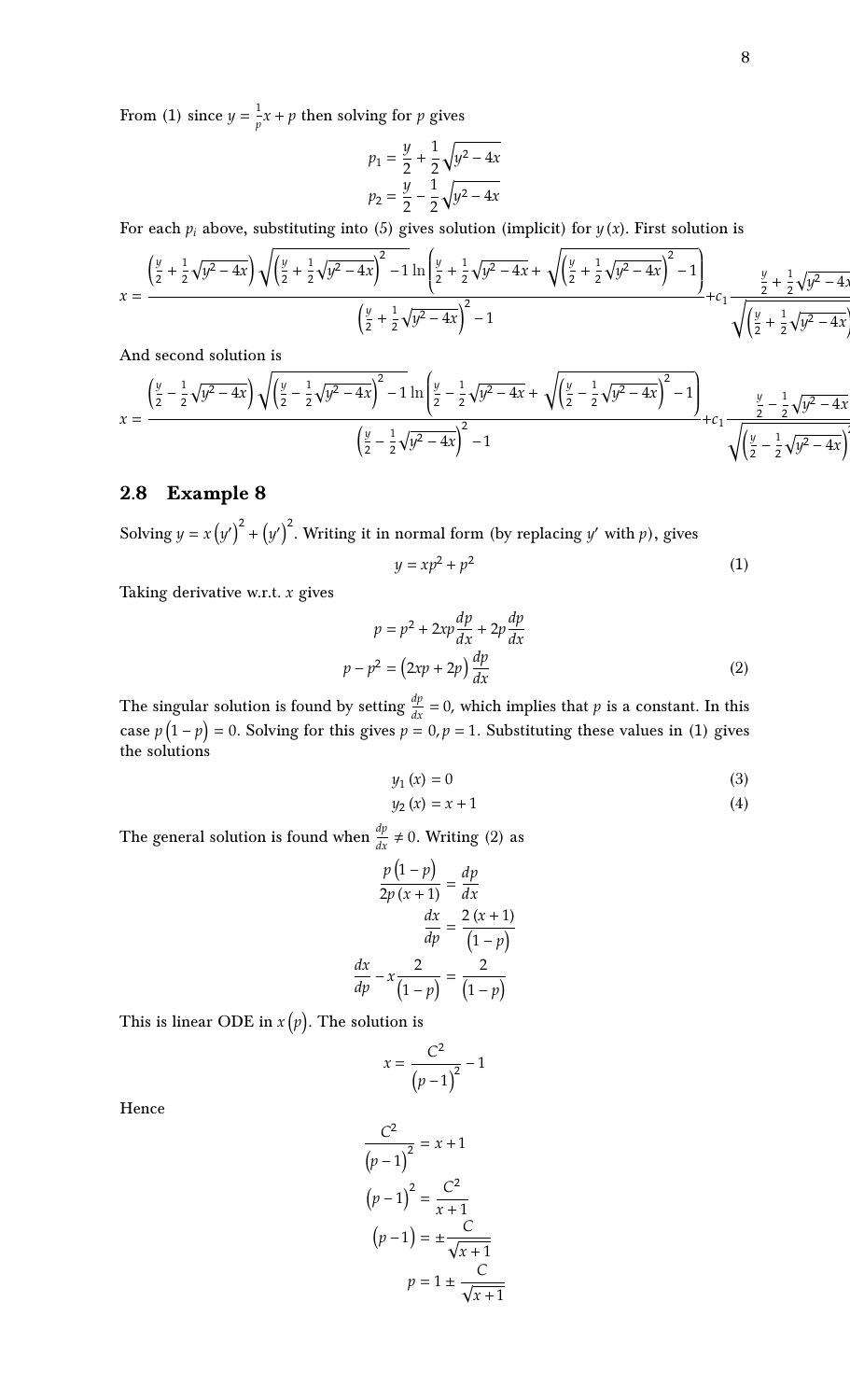Substituting the above in (1) gives the general solutions

$$
y = (x+1)p^2
$$

**Therefore** 

$$
y(x) = (x + 1)\left(1 + \frac{C}{\sqrt{x + 1}}\right)^{2}
$$

$$
y(x) = (x + 1)\left(1 - \frac{C}{\sqrt{x + 1}}\right)^{2}
$$

The solution  $y_1(x) = 0$  found earlier is seen to be singular since it can not be obtained from the above general solution. But  $y_2(x) = x + 1$  can be obtained from the general solution when  $C = 0$ . Hence there are three solutions, they are

$$
y_1(x) = 0
$$
  

$$
y_2(x) = (x+1)\left(1 + \frac{C}{\sqrt{x+1}}\right)^2
$$
  

$$
y_3(x) = (x+1)\left(1 - \frac{C}{\sqrt{x+1}}\right)^2
$$

# 2.9 Example 9

Solving  $y = \frac{x}{a}$  $\frac{x}{a}y' + \frac{b}{ay}$  $\frac{\partial}{\partial y'}$ . Writing it in normal form (by replacing  $y'$  with  $p$ ), gives

$$
y = \frac{x}{a}p + \frac{b}{a}p^{-1}
$$
 (1)

Taking derivative w.r.t.  $x$  gives

$$
p = \frac{p}{a} + \frac{x}{a} \frac{dp}{dx} - \frac{b}{a} p^{-2} \frac{dp}{dx}
$$
  

$$
p - \frac{p}{a} = \left(\frac{x}{a} - \frac{b}{a} p^{-2}\right) \frac{dp}{dx}
$$
 (2)

The singular solution is found by setting  $\frac{dp}{dx} = 0$ , which implies that  $p$  is a constant. In this case  $p\left(1-\frac{1}{a}\right)=0$ . Solving for this gives  $p=0$ . Substituting these values in (1) does not generate any solutions due to division by zero. Hence no singular solution exist. The general solution is found when  $\frac{dp}{dx} \neq 0$ . Writing (2) as

$$
\frac{p\left(1-\frac{1}{a}\right)}{\frac{x}{a}-\frac{b}{a}p^{-2}}=\frac{dp}{dx}
$$

$$
\frac{dx}{dp}=\frac{\frac{x}{a}-\frac{b}{a}p^{-2}}{p\left(1-\frac{1}{a}\right)}
$$

$$
\frac{dx}{dp}-x\frac{1}{p\left(a-1\right)}=-\frac{b}{a}\frac{1}{p^{3}\left(1-\frac{1}{a}\right)}
$$

This is linear ODE in  $x(p)$ . The solution is

$$
x(p) = \frac{b}{(3a-2)p^2} + C_1 p^{\frac{1}{a-1}}
$$
 (3)

Solving for  $p$  from above gives (using the computer) the following root object

$$
p = \text{RootOf}\left(2 \_Z^{\frac{1}{a-1}} C_1 \_Z^2 a - \_Z^{\frac{1}{a-1}} C_1 \_Z^2 - 2 \_Z^2 a x + \_Z^2 x + b\right)
$$

Substituting the above back into (1) gives the solution as

$$
y = \frac{x}{a} \text{RootOf}\left(2 \_Z^{\frac{1}{a-1}} C_1 \_Z^2 a - \_Z^{\frac{1}{a-1}} C_1 \_Z^2 - 2 \_Z^2 a x + \_Z^2 x + b\right) + \frac{b}{a \text{RootOf}\left(2 \_Z^{\frac{1}{a-1}} C_1 \_Z^2 a - \_Z^{\frac{1}{a-1}} C_1 \_Z^2 - 2 \_Z^2 a x + b\right)}
$$

The hardest step in this method is the inversion of the solution of  $(3)$  to obtain  $p$ . The above solution was verified using the computer and it satisfies the ode  $y = \frac{x}{a}$  $\frac{x}{a}y' + \frac{b}{ay}$ ′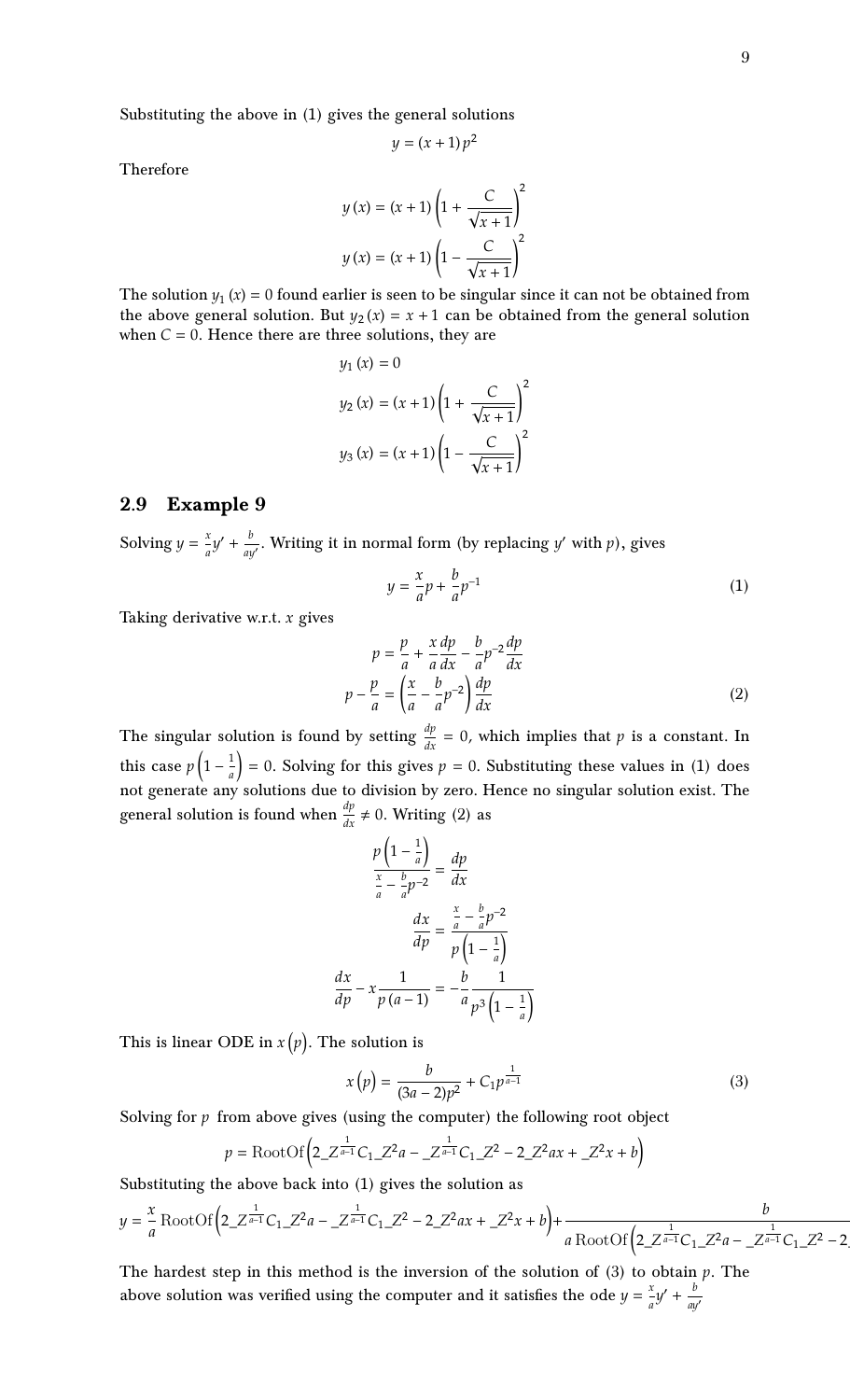# 2.10 Example 10

Solving  $y = xy' + ax\sqrt{1 + (y')^2}$ . Writing it in normal form (by replacing y' with p), gives

$$
y = x \left( p + a \sqrt{1 + p^2} \right) \tag{1}
$$

Hence  $g(p) = p + a\sqrt{1 + p^2}$ ,  $f(p) = 0$ . This is the special case of d'Alembert when  $f(p) = 0$ . Taking derivative w.r.t.  $x$  gives

$$
p = p + a\sqrt{1 + p^2} + x\left(\frac{dp}{dx} + \frac{1}{2}\frac{2ap}{\sqrt{1 + p^2}}\frac{dp}{dx}\right)
$$
  
\n
$$
0 = a\sqrt{1 + p^2} + x\frac{dp}{dx} + \frac{1}{2}x\frac{2ap}{\sqrt{1 + p^2}}\frac{dp}{dx}
$$
  
\n
$$
0 = a\sqrt{1 + p^2} + \left(x + \frac{1}{2}x\frac{2ap}{\sqrt{1 + p^2}}\right)\frac{dp}{dx}
$$
  
\n
$$
-a\sqrt{1 + p^2} = \left(x + \frac{1}{2}x\frac{2ap}{\sqrt{1 + p^2}}\right)\frac{dp}{dx}
$$
 (2)

The singular solution is found by setting  $\frac{dp}{dx} = 0$ , which implies that  $-a\sqrt{1+p^2} = 0$  or  $\sqrt{1 + p^2} = 0$ . This gives no real solution for p. Hence no singular solution.

The general solution is when  $\frac{dp}{dx} \neq 0$ . Writing (2) as

$$
\frac{-a\sqrt{1+p^2}}{x+\frac{1}{2}x\frac{2ap}{\sqrt{1+p^2}}} = \frac{dp}{dx}
$$

$$
\frac{dx}{dp} = \frac{x\left(1+\frac{1}{2}\frac{2ap}{\sqrt{1+p^2}}\right)}{-a\sqrt{1+p^2}}
$$

$$
\frac{dx}{x} = \frac{1+\frac{1}{2}\frac{2ap}{\sqrt{1+p^2}}}{-a\sqrt{1+p^2}}dp
$$

$$
\frac{dx}{x} = \frac{\sqrt{1+p^2} + \frac{1}{2}2ap}{-a(1+p^2)}dp
$$

$$
\frac{dx}{x} = \left(-\frac{1}{a\sqrt{1+p^2}} - \frac{p}{(1+p^2)}\right)dp
$$

Integrating gives

$$
\ln x(p) = -\frac{1}{2}\ln(p^2+1) - \frac{1}{a}\operatorname{arcsinh}(p)
$$

Hence

$$
x = c_1 \frac{-e^{-\frac{1}{a}(\arcsinh(p))}}{\sqrt{p^2 + 1}}
$$
\n(3)

But from (1), we see that, since  $y = x(p + a\sqrt{1 + p^2})$  then solving for p from this gives solutions

$$
p_1 = -\frac{1}{x} \frac{ay + \sqrt{-a^2x^2 + x^2 + y^2}a - y}{a^2 - 1}
$$

$$
p_2 = \frac{1}{x} \frac{-ay + \sqrt{-a^2x^2 + x^2 + y^2}a - y}{a^2 - 1}
$$

We substitute back each one of the above solutions  $p_i$  into Eq (3) to obtain two implicit solutions for  $y(x)$ . The first solution is when  $p = p_1$ 

$$
x = c_1 \frac{-e^{-\frac{1}{a}\left(\arcsin\left(-\frac{1}{x}\frac{ay + \sqrt{-a^2x^2 + x^2 + y^2}a - y}{a^2 - 1}\right)\right)}}{\sqrt{\left(-\frac{1}{x}\frac{ay + \sqrt{-a^2x^2 + x^2 + y^2}a - y}{a^2 - 1}\right)^2 + 1}}
$$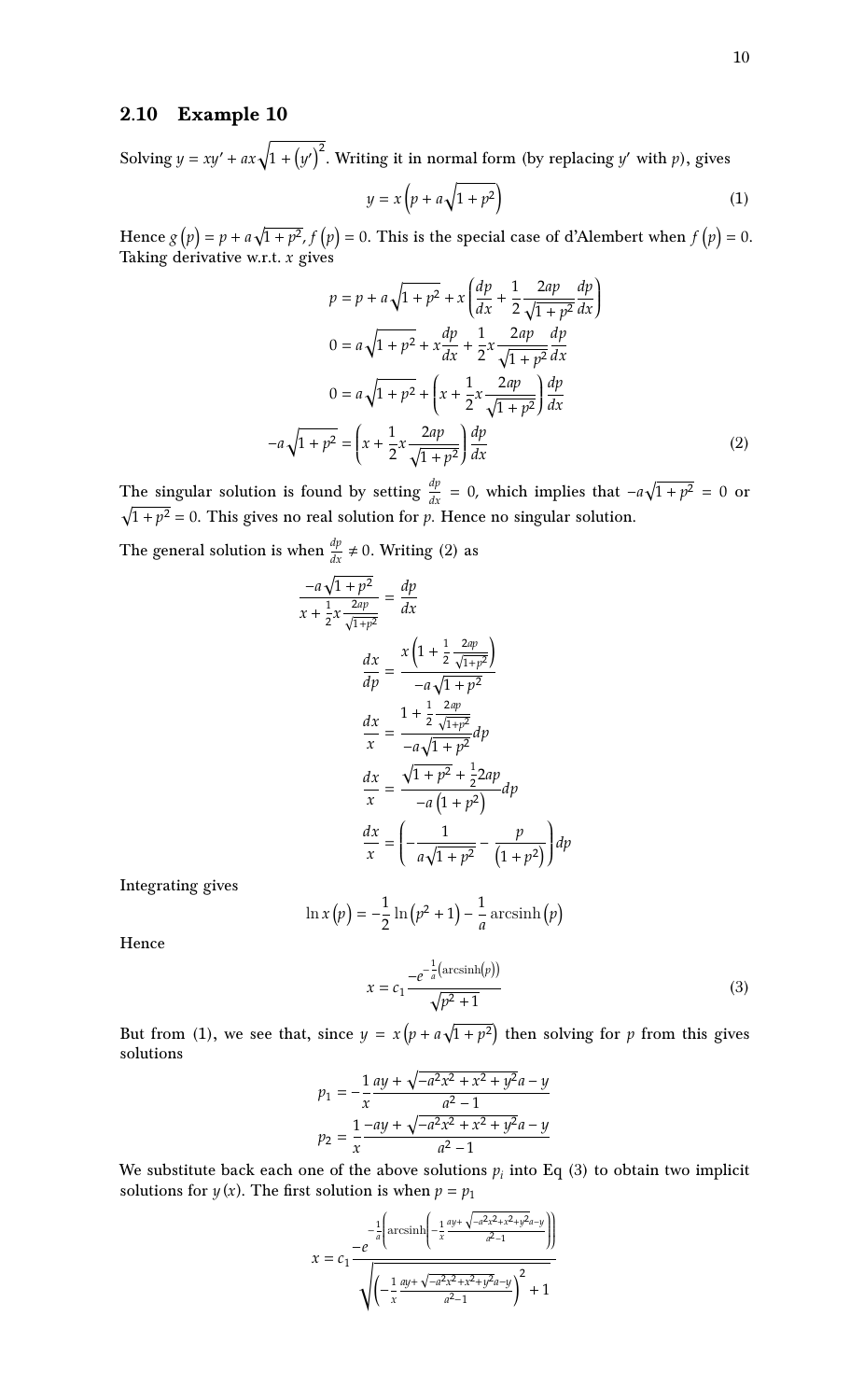And the second solution when  $p = p_2$  is

$$
x = c_1 \frac{-e^{-\frac{1}{a}\left(\arcsin\left(\frac{1}{x} - \frac{ay + \sqrt{-a^2x^2 + x^2 + y^2}a - y}{a^2 - 1}\right)\right)}}{\sqrt{\left(\frac{1}{x} \frac{-ay + \sqrt{-a^2x^2 + x^2 + y^2}a - y}{a^2 - 1}\right)^2 + 1}}
$$

# 2.11 Example 11

Solving  $y = x(y')^2$ . Writing it in normal form (by replacing y' with p), gives

$$
y = xp^2 \tag{1}
$$

Hence  $g(p) = p^2$ ,  $f(p) = 0$ . This is the special case of d'Alembert when  $f(p) = 0$ . Taking derivative w.r.t.  $x$  gives

$$
p = p^2 + 2xp\frac{dp}{dx}
$$
  

$$
p - p^2 = 2xp\frac{dp}{dx}
$$
 (2)

The singular solution is found by setting  $\frac{dp}{dx} = 0$ , which implies that  $p - p^2 = 0$  or  $p(1 - p^2) = 0$ . This gives  $p = 0$  or  $p^2 = 1$ . The first gives  $y = 0$  and the second gives  $p = 1$  or  $p = -1$ . Therefore  $y = x$  or  $y = -x$ . But this second solution does not satisfy the ODE. Hence only  $y = 0$  and  $y = x$  are singular solutions.

The general solution is when  $\frac{dp}{dx} \neq 0$ . Writing (2) as

$$
\frac{p - p^2}{2xp} = \frac{dp}{dx}
$$

$$
\frac{dx}{dp} = \frac{2xp}{-p - p^2}
$$

$$
\frac{dx}{x} = \frac{2p}{-p - p^2}dp
$$

$$
= \frac{-2}{1 + p}dp
$$

Integrating gives

$$
\ln x(p) = -2\ln(1+p) + c
$$

Hence

$$
x = c_1 \frac{1}{(1+p)^2}
$$
  
\n
$$
(1+p)^2 = c_1 \frac{1}{x}
$$
  
\n
$$
1+p = \pm c_1 \sqrt{\frac{1}{x}}
$$
  
\n
$$
p = \left(\pm c_1 \sqrt{\frac{1}{x}}\right) - 1
$$
\n(3)

From (1)  $y = xp^2$  therefore the general solution is

$$
y_1 = x \left( c_1 \sqrt{\frac{1}{x}} - 1 \right)^2 = x \left( \frac{1}{x} c_1^2 - 2c_1 \sqrt{\frac{1}{x}} + 1 \right) = c_1^2 - 2xc_1 \sqrt{\frac{1}{x}} + x
$$
  

$$
y_2 = x \left( -c_1 \sqrt{\frac{1}{x}} - 1 \right)^2 = x \left( \frac{1}{x} c_1^2 + 2c_1 \sqrt{\frac{1}{x}} + 1 \right) = c_1^2 + 2xc_1 \sqrt{\frac{1}{x}} + x
$$